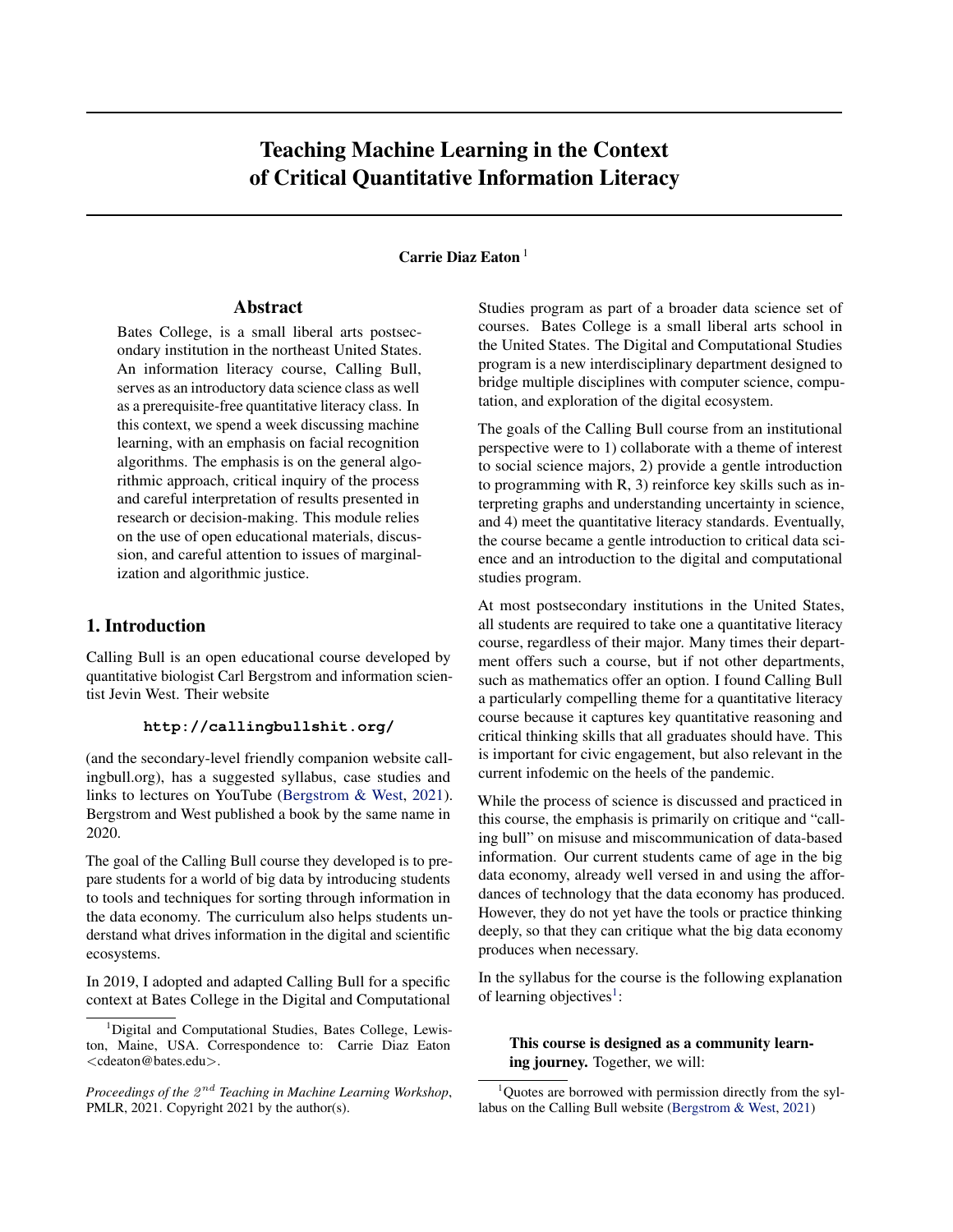- Metacognitively engage in contemporary issues in equity and social justice related to their digital world, community, and identity. *"Think about this class every time you hear the news, make daily choices, or even put your shoes on."*
- Play with computational ideas creatively, using a growth mindset which values revision and experimentation and demonstrate community leadership skills as a collaborator that shares strengths, builds weaknesses, and contributes to a broader shared understanding. Participate in teamwork in respectful ways that allow people to relax and play with ideas.
- Recognize and translate between algebraic, numeric, visual, and verbal representations of data. *"Remain vigilant for bull contaminating your information diet and recognize said bull whenever and wherever you encounter it."*
- Design models of and computationally investigate ideas in practical and professional spaces through and communicate the process and meaning to others. *"Figure out for yourself precisely why a particular bit of bull is bull, provide a statistician or fellow scientist with a technical explanation of why a claim is bull - using R and employing proper data visualization techniques where necessary, and provide your "casually racist uncle" with an accessible and persuasive explanation of why a claim is bull."*

To support these course learning objectives, I blended the Calling Bull curriculum from Bergstrom and West with programming instruction and projects in R, and supplemented with daily data visualization activities, metacognitive reflections, and other activities. An aggregated list of this and other related community contributed curriculum can be found at the Calling Bull Instructors group at callingbull.qubeshub.org.

An emphasis of all courses taught by Digital and Computational Studies program faculty is the explicit attention to human rights and social justice, interrogating racism, sexism, bigotry, and other forms of exclusion in the design of digital spaces and algorithms. In this context, students have multiple opportunities to ask questions about how our assumptions and biases affect our data collection, models, visualizations, interpretations and resulting communication.

Below, I present one of the lesson plans constructed for my version of the Calling Bull class. I use the Jevin and West lecture videos and suggested readings as a foundation. These are supplemented with with other freely available resources - videos by Joy Buolamwini and a research paper by Garg et al. utilizing word embeddings [\(Garg et al.,](#page-4-0) [2018\)](#page-4-0). These supplements develop a broader view of computing ethics and human rights beyond concerns driven by phrenology pseudoscience. They also serve to broaden the voices of those represented in the conversations about the ethics, process, uses and abuses of machine learning models.

This lesson occurs about halfway through the semester, just before their mid-term independent project. A this point they have discussed definitions of bull, quick techniques for spotting bull, and common traps around interpreting data such as conditional probabilities and correlation versus causation. They have also practiced implementing basic skills in R from using it as a basic calculator up to writing scripts for reproducible research. In the prior week, students completed a linear regression project with Pearson correlation coefficient interpretation.

## 2. Machine Learning Lesson Plan

The course was originally designed as a series of one week "modules," which include lesson plans for two 80-minute classes. However, I am presenting the most recent version which was conducted online in a compressed 7 week version due to COVID-related instructional changes. All one week "modules" were reallocated to a single hour and 45 minutes synchronous session with additional asynchronous interaction requirements. In a typical two classes per week format, I would assign reading for the first day to introduce the topic and we would discuss the topic. Then the next class, we would have an R-based programming lab in the same theme, typically based on a case study. This lab would be due at the end of the week along with a written reflection. The big data module is an exception to this general rule the case studies are part of the thematic introduction, and the "lab" is in essence a racial equity-minded intervention.

#### 2.1. Pre-class assignment

Students are asked to watch or read the following items before class. With the exception of the research paper, all are from the Calling Bull website.

- Videos: Lecture 5 Big Data on YouTube
- Case Study: Criminal Machine Learning
- Case Study: Machine Learning about Sexual Orientation?
- Research Paper: Word embeddings quantify 100 years of gender and ethnic stereotypes [\(Garg et al.,](#page-4-0) [2018\)](#page-4-0).

Each YouTube "lecture" is broken into a handful of shorter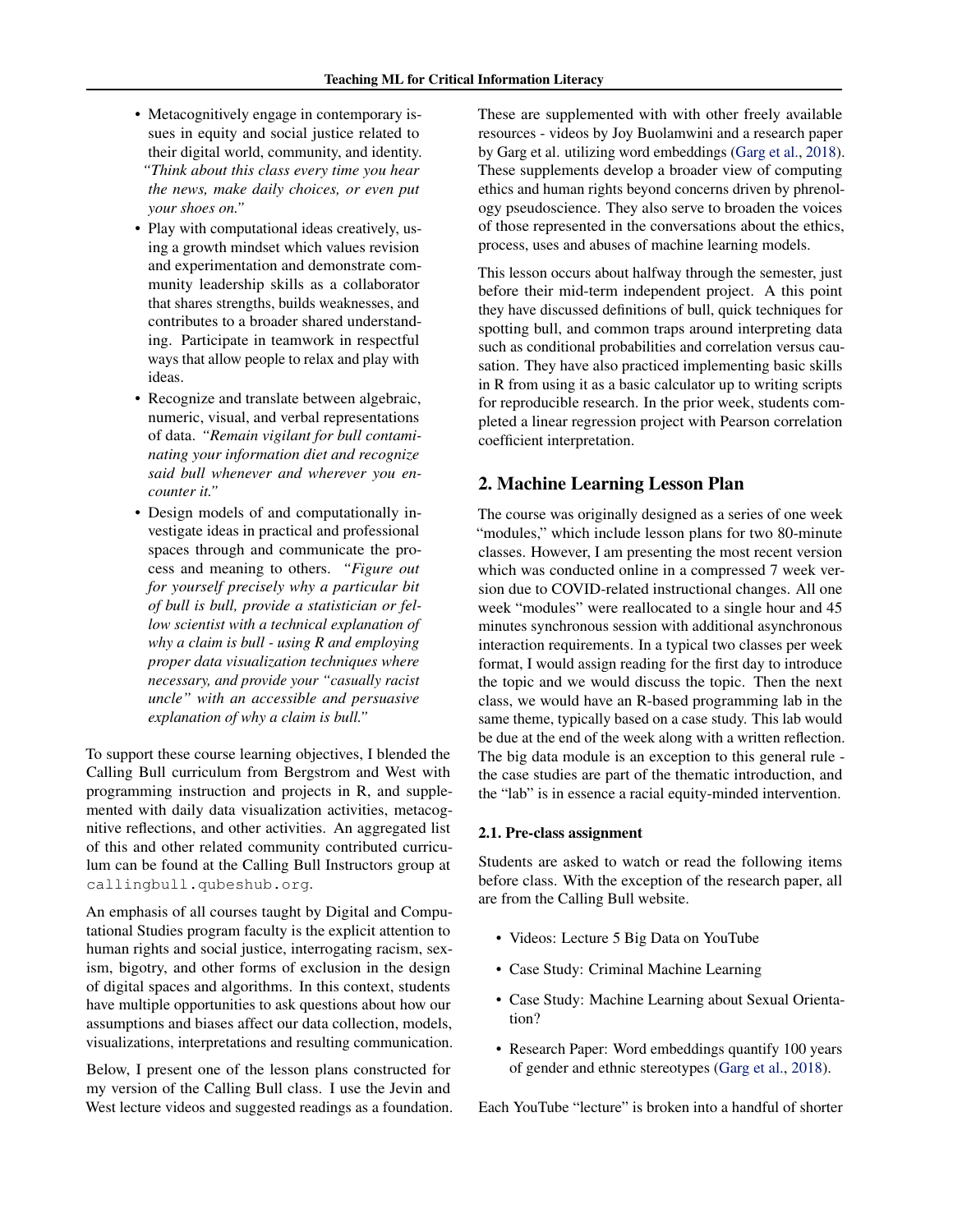videos, and in total are typically less than one hour. During the Big Data Lecture 5 videos, Bergstrom and West introduce the basic idea of machine learning and how training models based on biased data and assumptions can lead to faulty results. They then verbally debunk the validity of two papers which use machine learning algorithms on photographs to determine criminality and sexuality. These arguments are also presented as case studies on the Calling Bull website - and students are asked to read and comment on these and the Garg et. al research paper through the use of Perusall<sup>2</sup> [\(Perusall,](#page-5-0) [2021\)](#page-5-0). The use of Perusall makes it possible for students to interact around ideas in the text before class. I am able to read these responses before class and then make adaptive changes to the in-class lesson plan described below based on any misconceptions or student questions.

The research paper uses word embeddings, which combine natural language processing and machine learning methods, to explore and expose stereotype bias as expressed through language over time [\(Garg et al.,](#page-4-0) [2018\)](#page-4-0). Unlike the questionable papers highlighted in the case studies, Garg et al. showcase cutting edge interdisciplinary techniques, utilize critical quantitative inquiry, and expose bias of machine learning models, all while exploring an interesting research question. This paper provides a disciplinary bridge between computer science and quantitative critical social science in which the use of machine learning as a research tool acts against racism and sexism instead of propagating it. The use of word embeddings to measure stereotype bias leverages the fact that machine learning is biased by the data (here historical documents) with which is it represented. This expands the scope of the discussion from image classification for criminality and sexuality to using machine learning to find language associations that reveal historical perspectives on gender, race and ethnicity. Finally, the visualizations presented in the results section are accessible to the audience.

#### 2.2. In-class discussion of readings

On the whole, the class uses critical pedagogy which seeks reframe the students as knowledge holders and constructors [\(Freire,](#page-4-0) [2000\)](#page-4-0). After a data visualization activity and sharing reflections from students on their learning from the previous week, we open with a discussion of the videos and readings for the day. I begin with crowdsourcing definitions for big data and data science, after narrowing in on a co-constructed definition, I then ask "What does it mean that data science

is changing our methodologies?" We then discuss various approaches to doing science, such as hypothesis driven, datadriven, and/or mathematical model-driven using the Ruleof-Five framework [\(Diaz Eaton et al.,](#page-4-0) [2019\)](#page-4-0). This helps us derive a common understanding of language and approaches to research questions. The goal is to help students see an inclusive framework for modeling by which data science is one approach, decentering a particular idealization of any one approach in an effort to decolonize our discussion of methods.

We then break into groups<sup>3</sup> with the following prompts:

- 1. List 5 major insights from videos
- 2. How did these insights about big data manifest in the readings?
- 3. Pick at least one of the 3 readings and post on the Jamboard<sup>4</sup> [\(Google,](#page-4-0) [2021\)](#page-4-0): Which reading your group picked and two ways the big data concerns or potential bullshit issues manifest in that reading.

When discussion time is up, we also review the case study findings and in broad strokes review how machine learning works in the context of image recognition<sup>5</sup>. Then groups would offer a group-by-group report out as we co-construct a list of potential issues presented in the case studies and the lectures more broadly. I then tie up any specific points that have not yet been mentioned in any of the case studies.

Most students understand that the phrenology studies presented in the Calling Bull Case Studies are "bullshit," because there is no reasonable biological basis for criminality or sexuality. They can also point to the bias in the sourcing of the images in the criminality case study as a source of bias. Students also typically arrive at the idea that sexuality is not a binary, which presents an issue for classification model output. The same can be asked about whether criminality should be subject to binary classification as well. Students also clearly can understand the impact and potential legal issues surrounding the use of machine learning models and image classification to detecting criminality. However, they are often unprepared when I ask "Why would someone want to classify someone's sexuality based on their face?"

<sup>&</sup>lt;sup>2</sup>Perusall is a collaborative annotation software. The Perusall grading algorithm itself is presented in the first day of the semester as an example of a black-box proprietary algorithm driven by machine learning, and so is brought up as a reprise in this class as well. Given the critique we make in class, I relax many of conditions of the Perusall automated grading algorithm and all scores less than 100% are manually re-graded by a teaching assistant.

 $3I$  take care to construct the groups for this modules because of the sensitive nature of the content and discussions. When we are face-to-face, I let them choose groups, and online, I tend to group students based on what I can discern using weekly reflections about their personal challenges, struggles, and understanding about social justice in computer science.

<sup>&</sup>lt;sup>4</sup> Jamboard is a virtual whiteboard, whereas an in-person group would use the classroom whiteboard.

By review, I mean that a broad sketch of how machine learning for image recognition works is presented in both the videos as well as the case studies. So I bring these up to review and answer questions.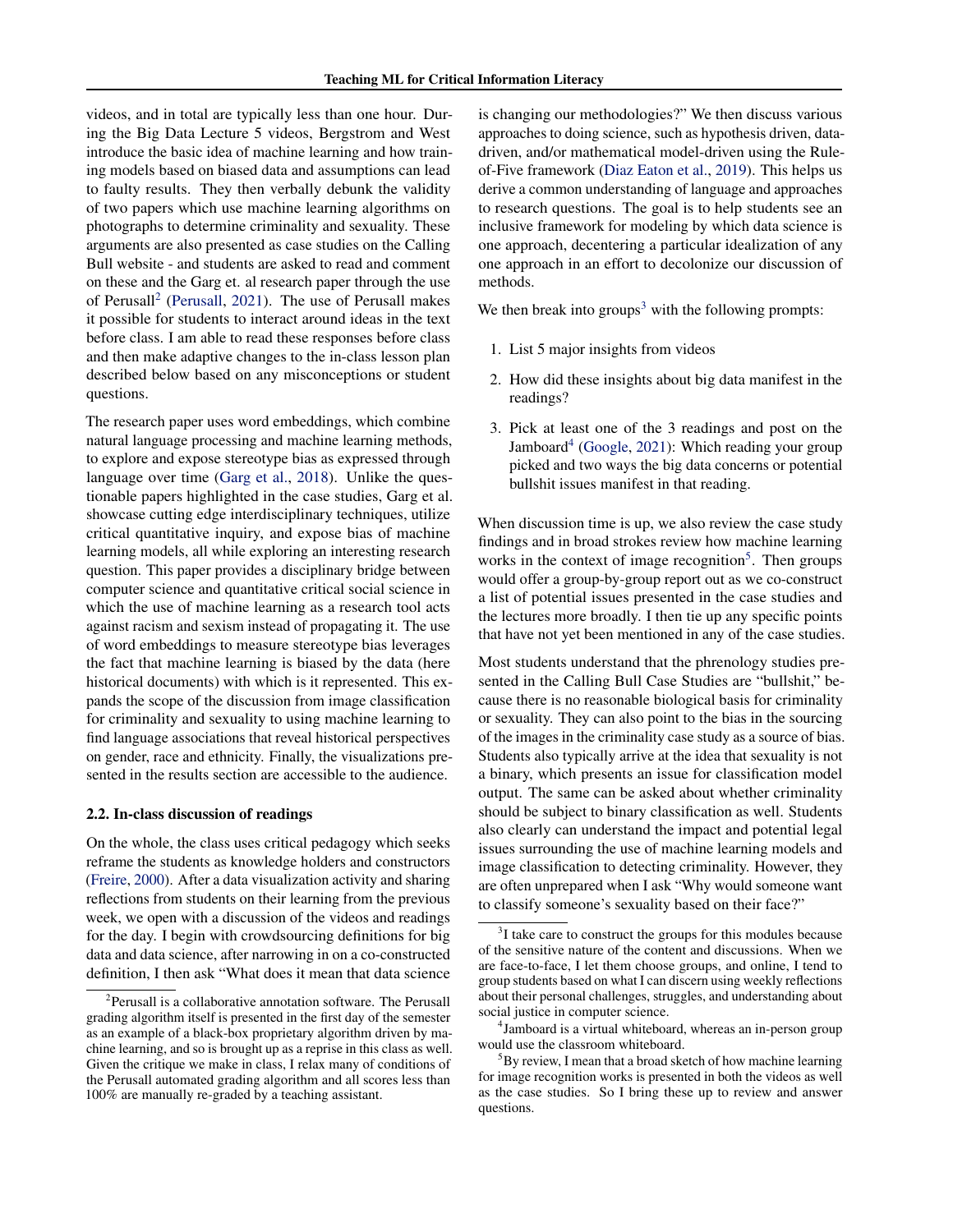To help prompt this discussion - because, often, uncomfortable silence follows - I next ask about places in the country or world in which having a sexual identity other than heterosexual or acting on ones sexual identity is considered illegal. As of May 2021, there are 69 countries in which homosexuality has been criminalized [\(BBC News Reality](#page-4-0) [Check Team,](#page-4-0) [2021\)](#page-4-0). Fifteen states in the United States do not offer full protections against discrimination based on sexuality [\(Wikipedia,](#page-5-0) [2021\)](#page-5-0). This allows students to consider the implications of such technology, which re-opens the door to the criminality discussion, as we ask if there are avenues of scientific inquiry that should not be pursued for the sake of scientific curiosity, particularly when the evidence for such pursuits is non-existent.

By discussing the research paper [\(Garg et al.,](#page-4-0) [2018\)](#page-4-0), students readily make the connection between research findings reported and what students know about the history of gender and racial discrimination and bias in the United States. With attention to students' questions in the Perusall assignment, we also review one or two of the findings and associated visualizations together. Discussion of this paper prepares us for the second half of the lesson plan, which emphasizes an intersectional lens on gender and racial bias in training sets and models trained on those sets.

#### 2.3. Through the lens of Joy Buolamwini

To launch the second phase of the class, I ask the following two questions:

- Where do you see examples of big data being used to benefit your life?
- Where do you see examples of data or algorithms that are biased?

This conversations adds to an overall uses and abuses conversation, but with an emphasis on personal impact. Depending on the student's axes of privilege or marginalization, they may have more positive or negative personal experiences with some of the automated decision-making models that run their life, from Netflix algorithms and Google ads to credit approval and policing. This portion of the class is intended to provide insight as to the continued invisibility and disregard for Blackness in technology as manifested by underrepresentation among faces in image training sets. My goal is for white students to develop both empathy and understanding related to this form of oppression and to identify ways to work towards greater justice in computing.

As we enter this difficult conversation space, I conduct a short grounding in and give permission for students to move and breathe as needed, particularly students of color. I pay attention to potential power dynamics in the classroom by offering students to choose their own discussion groups instead of random assignment, which I do throughout the

first half of the semester to help students meet others in the class. Since I have students writing weekly reflections, I also get to know which students have expertise, such as a major in Africana Studies or Gender and Sexuality Studies that may be important if I need to intervene in group formation in any way.

I then introduce Joy Buolamwini as a graduate student and researcher at the Massachusetts Institute of Technology who founded the Algorithmic Justice League, and preface the series of three videos as an evolution of her scholarship with respect to algorithmic justice. In successive order and with small individual reflection breaks, I show the following three video clips:

- 1. Ted Talk: The Coded Gaze [\(Boulamwini,](#page-4-0) [2021b\)](#page-4-0)
- 2. Gendershades [\(Boulamwini,](#page-4-0) [2021c\)](#page-4-0)
- 3. Ain't I a woman? [\(Boulamwini,](#page-4-0) [2021a\)](#page-4-0)

I also emphasize that I appreciate the rich infusion of visual poetry aside the computer science justice issue of the last piece, and mention that it is why Joy Buolamwini is called the "Poet of Code." After another short individual reflective break, I again ask students to discuss in groups the "takehome messages" for these videos.

#### 3. Reflections and Conclusions

In our discussions at the end of class, students never fail to mention the quote from the first video "Who codes matters, how we code matters and why we code matters [\(Boulamwini,](#page-4-0) [2021b\)](#page-4-0)." Many semesters, I have had someone ask about fixing the particular algorithm or the particular training data set. In addition to acknowledging the fix for the specific problem at hand, I steer them to recognizing a systemic problem beyond a particular example. I have also had women, particularly Black women, so inspired by Joy Buolamwini that they have decided to pursue a flavor of computer science for their major. In addition to these anecdotal observations, we have documented steady gains in students' assessment of their own achievement of learning objectives throughout the semester [\(Taylor,](#page-5-0) [2021\)](#page-5-0).

Despite the discussion here of a "module," the entire course is structured in such a way such that this discussion about marginalization and bias in computing and data science are not a one class event, but part of a broader quantitative critical inquiry arc in the class. The implementation of inclusive pedagogies such as the use of open source software and educational resources, co-construction of knowledge, and attention to small group power dynamics are meant to cultivate a supportive community learning journey that can foster this discourse.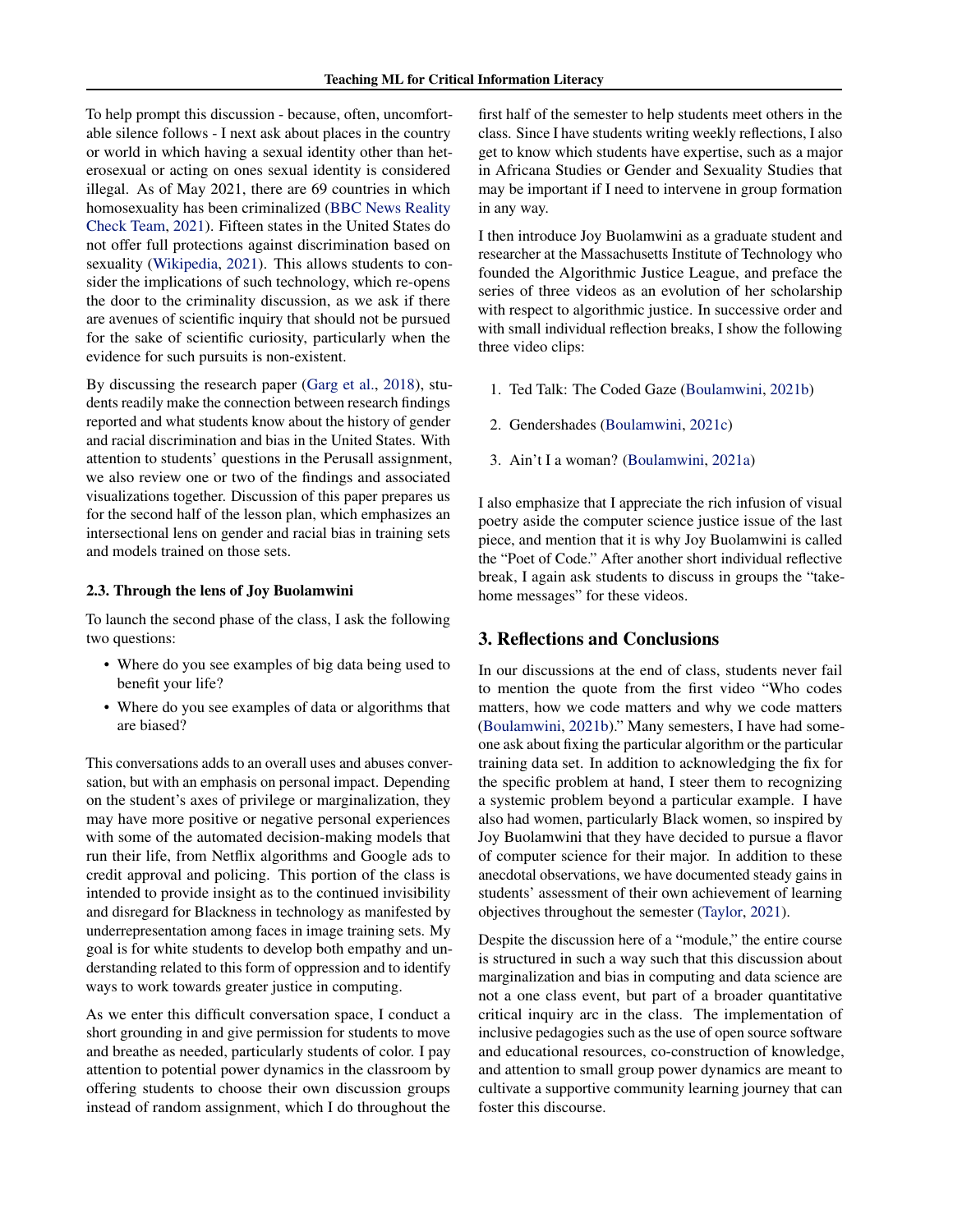<span id="page-4-0"></span>Most of the attention on the benefits of Open Educational Resources are on the redistributive properties of social justice - shifting financial burdens on students away to gain full participation in the course experience (Lambert, 2018). Lambert points out two additional axes of social justice for the classroom, recognitive justice, the intentional inclusion of diverse voices and viewpoints, and representational justice, which allows marginalized people to speak for themselves. While Bergstrom and West are entertaining and easy for students to follow, their worldviews, to my knowledge, are that of white (cis)men. The series of Joy Buolamwini videos to help accomplish a course experience in which recognitive and representational justice are also present, where the Black woman is both computer scientist and social justice activist, as well as telling her story in her own words.

In preparation to facilitate such discussions in class, I point readers to scholars and scholarship in science and technology studies in addition to the resources above. Books such as *Race after Technology* (Benjamin, 2019), *Algorithms of Oppression* (Noble, 2018), and *Weapons of Math Destruction* (O'Neil, 2016) discuss these topics at a greater detail. I also recommend discussing class facilitation around topics relating to race, gender, and sexuality with colleagues who teach courses in the social sciences and/or one's office of equity and inclusion or intercultural education where staff are professional facilitators of such conversations on campus.

Students will not leave this course with the ability to perform machine learning techniques. However, I argue that creating the foundation to have critical discussions of such techniques will lead to deeper insight and better science when they reach courses which do teach these techniques. In addition, all corners of our data-driven economy are increasingly dependent on the results of such techniques. Therefore we have an obligation to be able to teach computational approaches such as machine learning to audiences beyond computer science and data science students and in our general education quantitative literacy courses.

The emphasis of this course is both literacy and critique and this particular module displays a heavier critique frame that explores racism and bias. However, we do spend time in the course discussing science's strive for objectivity through building a body of evidence and instituting structures such as peer review. We discuss the benefits of science and the evidence that science works (for example - planes fly and diseases like polio and measles have been nearly eradicated through vaccines). I argue that, regardless of the particular course context, making intentional space for the critical conversations is crucial to make sure that the world we create through our "objective" science is a world in which everyone can truly prosper. Ethical and equity-minded discussions should not be relegated to a stand alone ethics courses, but should be infused throughout the computer science curriculum at all levels.

### References

- BBC News Reality Check Team. Homosexuality: The countries where it is illegal to be gay,  $2021$ . [https://www.](https://www.bbc.com/news/world-43822234) [bbc.com/news/world-43822234](https://www.bbc.com/news/world-43822234) [Accessed: 6- 23-21].
- Benjamin, R. *Race after Technology: abolitionist tools for the new Jim code*. Polity, Medford, MA, 2019. ISBN 1509526404;9781509526390;9781509526406;1509526390;.
- Bergstrom, C. and West, J. Calling Bullshit, 2021. [https:](https://callingbullshit.org/) [//callingbullshit.org/](https://callingbullshit.org/) [Accessed: 6-22-21].
- Boulamwini, J. Ain't I a Woman?, 2021a. [https://](https://youtu.be/QxuyfWoVV98) [youtu.be/QxuyfWoVV98](https://youtu.be/QxuyfWoVV98) [Accessed: 6-22-21].
- Boulamwini, J. Ted talk: Coded gaze, 2021b. [https:](https://www.ted.com/talks/joy_buolamwini_how_i_m_fighting_bias_in_algorithms) [//www.ted.com/talks/joy\\_buolamwini\\_](https://www.ted.com/talks/joy_buolamwini_how_i_m_fighting_bias_in_algorithms) how i m fighting bias in algorithms [Accessed: 6-22-21].
- Boulamwini, J. Gendershades, 2021c. [https://youtu.](https://youtu.be/TWWsW1w-BVo) [be/TWWsW1w-BVo](https://youtu.be/TWWsW1w-BVo) [Accessed: 6-22-21].
- Diaz Eaton, C., Highlander, H. C., Dahlquist, K. D., Ledder, G., LaMar, M., and Schugart, R. C. A "rule-offive" framework for models and modeling to unify mathematicians and biologists and improve student learning. *PRIMUS*, 29(8):799–829, 2019.
- Freire, P. *Pedagogy of the oppressed*. Continuum, New York, 30th anniversary edition, 2000. ISBN 150130531X;9781501305313;.
- Garg, N., Schiebinger, L., Jurafsky, D., and Zou, J. Word embeddings quantify 100 years of gender and ethnic stereotypes. *Proceedings of the National Academy of Sciences*, 115(16):E3635–E3644, 2018. ISSN 0027- 8424. doi: 10.1073/pnas.1720347115. URL [https:](https://www.pnas.org/content/115/16/E3635) [//www.pnas.org/content/115/16/E3635](https://www.pnas.org/content/115/16/E3635).
- Google. Jamboard, 2021. [https://jamboard.](https://jamboard.google.com/) [google.com/](https://jamboard.google.com/) [Accessed: 6-22-21].
- Lambert, S. R. Changing our dis course: A distinctive social justice aligned definition of open education. *Journal of Learning for Development*, 5(3):225–244, 2018.
- Noble, S. U. *Algorithms of oppression: How search engines reinforce racism*. NYU Press, 2018.
- O'Neil, C. *Weapons of math destruction: How big data increases inequality and threatens democracy*. Broadway Books, 2016.